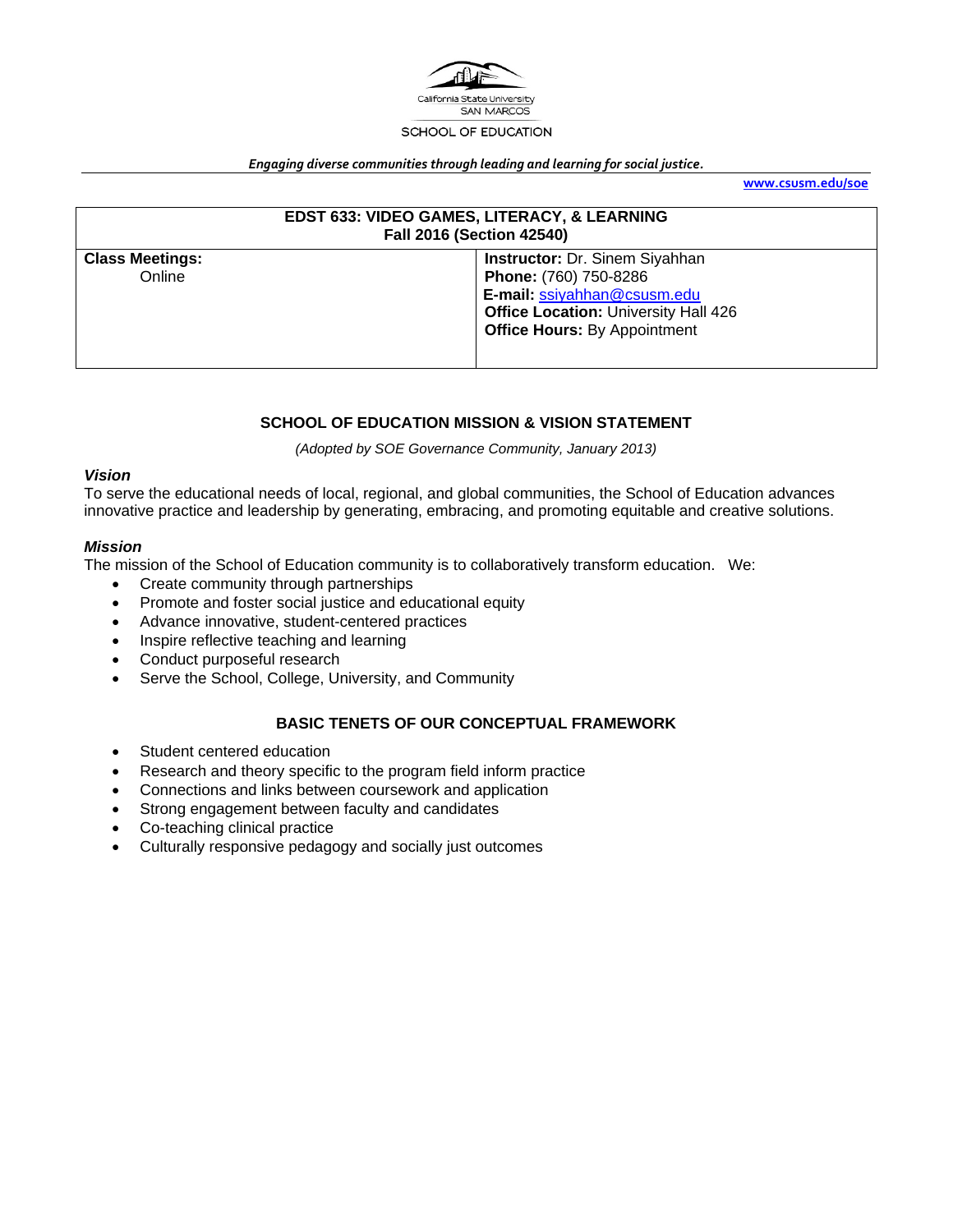## **COURSE DESCRIPTION**

#### **Topics in Educational Technology**

Critically examines one or more selected issues in educational technology. Current topics such as distance and distributed learning, video conferencing, and technology initiatives will be highlighted. May be repeated for credit as topics change, but only three (3) units may be applied toward the Master's in Education. Enrollment Restriction: Enrollment in the Master's in Education Program and/or hold credential.

This **3-credit unit graduate level course** prepares students to explore the relationship between video games, literacy, and learning through examining the educational potential of video games for learners of all ages. Well-designed games are fun and keep us engaged with a "just right" level of challenge. Most importantly, we process information differently while playing a well-designed game. Video games are one of the most popular medium among children ages 8 and 18, and are being used in educational settings to support teaching and learning. The best way to understand the educational affordances of video games is to play and design them.

# **COURSE LEARNING OUTCOMES**

In the end of this course, students will:

- Gain knowledge about the learning principles embedded in video games
- Evaluate the educational potential of videos that are currently available
- Design educational experiences around video games to support teaching and learning

This course meets the following M.A. in Education Program students learning outcomes (PSLO):

- **PSLO 3: Analyze Research:** Analyze educational and/or professional research.
- **PSLO 4: Integrate Research:** Integrate research and evidence-based practices into educational and professional settings.

## **COURSE MATERIALS & RESOURCES**

- 1. **Cougar Course:** Course materials, assignment instructions, and grades will be available on Cougar Course site. Available at: http://cc.csusm.edu/. Be sure to set your preferred email in your profile settings of Cougar Courses so that you receive important announcements and communications. It is your responsibility to check the course site regularly and bring any issues immediately to the instructor's attention. Questions related to how to use Cougar Courses should be addressed to Barbara Taylor at btaylor@csusm.edu.
- 2. **Google Drive:** This is an online file storage service provided by Google. It allows users to create, share, and collaboratively edit files stored in the cloud. Students should have access to Google Drive through their CSUSM e-mail. If you do not have access to Google Drive, you can create an account at drive.google.com. Directions on how to create an account are available at: https://support.google.com/drive/answer/2424384?hl=en
- 3. **Technology Support:** Students may need to use campus resources for some assignments. It is the student's responsibility to make arrangements to have the technology resources available in order to complete scheduled assignments and due dates. Students should check campus resources and availability of labs. Mac computers are available in ACD 202, ACD 211, UH 271, and SCI2 306 in addition to other locations such as the library 2<sup>nd</sup> floor.
- 4. **Writing Support:** An important aspect of graduate level work is to develop academic writing skills. Students many need help with writing before submitting some written assignments. It is the student's responsibility to make an appointment with the Writing Center (http://www.csusm.edu/writing\_center/) to seek help with writing skills.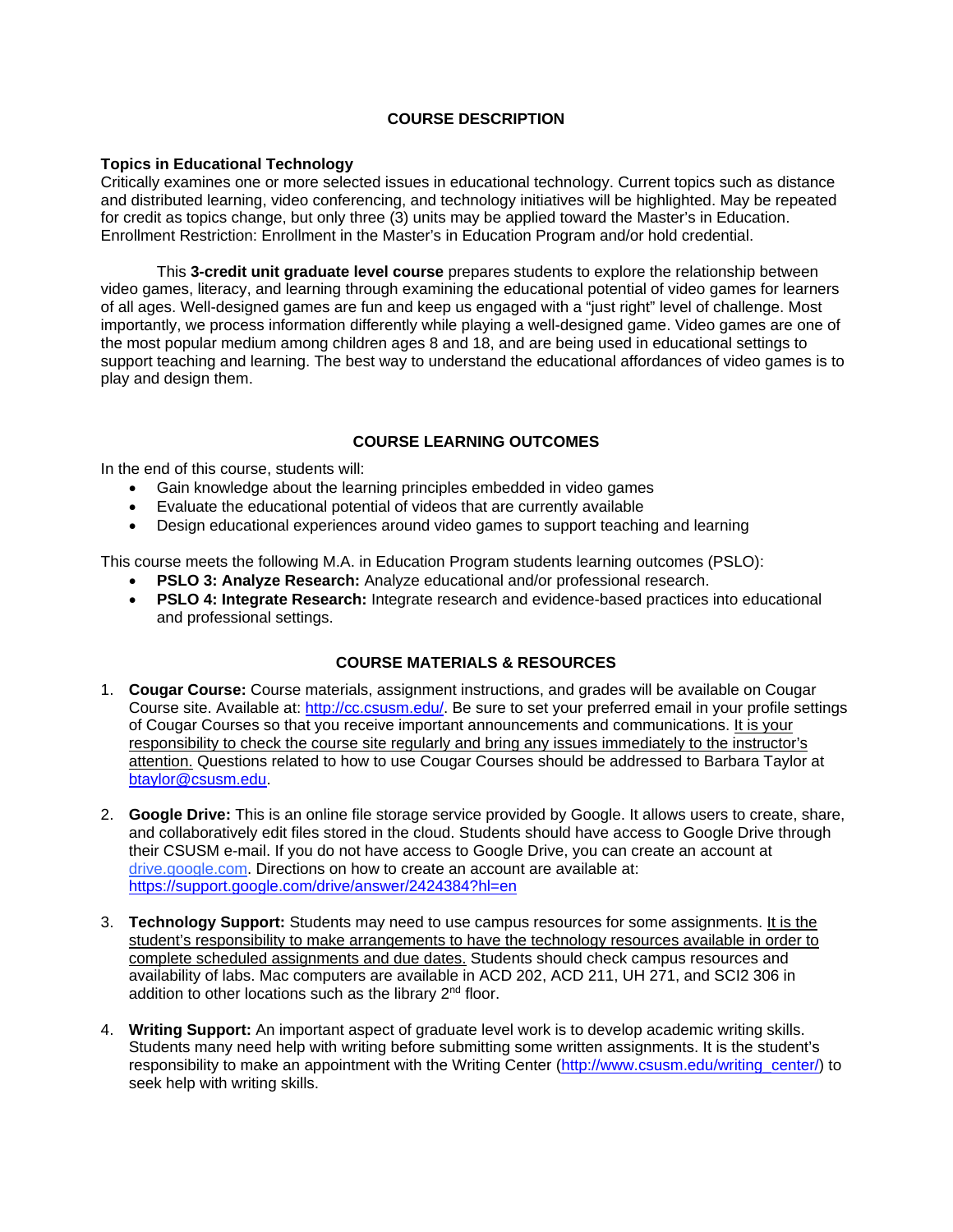5. **Library Support:** As part of this course, you will need to search, find, and read research articles and conduct a literature review (published research in a particular subject area) using the library resources. You can search online databases such as EBSCO, Google Scholar, ProQuest, and others through CSUSM Library: https://biblio.csusm.edu/research\_portal/databases. For more information and help, contact Toni Olivas (tolivas@csusm.edu) and/or visit CSUSM Library website at https://biblio.csusm.edu/

## **UNIVERSITY POLICIES**

## **CSUSM Academic Honesty Policy**

Students will be expected to adhere to standards of academic honesty and integrity, as outlined in the Student Academic Honesty Policy. All assignments must be original work, clear and error-free. All ideas/material that are borrowed from other sources must have appropriate references to the original sources. Any quoted material should give credit to the source and be punctuated accordingly.

Academic Honesty and Integrity: Students are responsible for honest completion and representation of their work. Your course catalog details the ethical standards and penalties for infractions. There will be zero tolerance for infractions. If you believe there has been an infraction by someone in the class, please bring it to the instructor's attention. The instructor reserves the right to discipline any student for academic dishonesty, in accordance with the general rules and regulations of the university. Disciplinary action may include the lowering of grades and/or the assignment of a failing grade for an exam, assignment, or the class as a whole.

Incidents of Academic Dishonesty will be reported to the Dean of Students. Sanctions at the University level may include suspension or expulsion from the University.

Refer to the full Academic Honesty Policy at: http://www.csusm.edu/policies/active/documents/Academic\_Honesty\_Policy.html

## **Plagiarism**

As an educator, it is expected that each candidate (course participant) will do his/her own work, and contribute equally to group projects and processes. Plagiarism or cheating is unacceptable under any circumstances. If you are in doubt about whether your work is paraphrased or plagiarized see the Plagiarism Prevention for Students website http://library.csusm.edu/plagiarism/index.html. If there are questions about academic honesty, please consult the University catalog.

#### **Students with Disabilities Requiring Reasonable Accommodations**

Students with disabilities who require reasonable accommodations must be approved for services by providing appropriate and recent documentation to the Office of Disabled Student Services (DSS). This office is located in Craven Hall 4300, and can be contacted by phone at (760) 750-4905, or TTY (760) 750- 4909. Students authorized by DSS to receive reasonable accommodations should meet with their instructor during office hours or, in order to ensure confidentiality, in a more private setting.

## **Credit Hour Policy Statement**

Per the University Credit Hour Policy, students are expected to spend a minimum of six hours outside of the classroom each week for a 3-credit unit course.

## **All University Writing Requirement**

The All-University Writing Requirement, of 2500 words for courses of 3 or more units is satisfied in this course.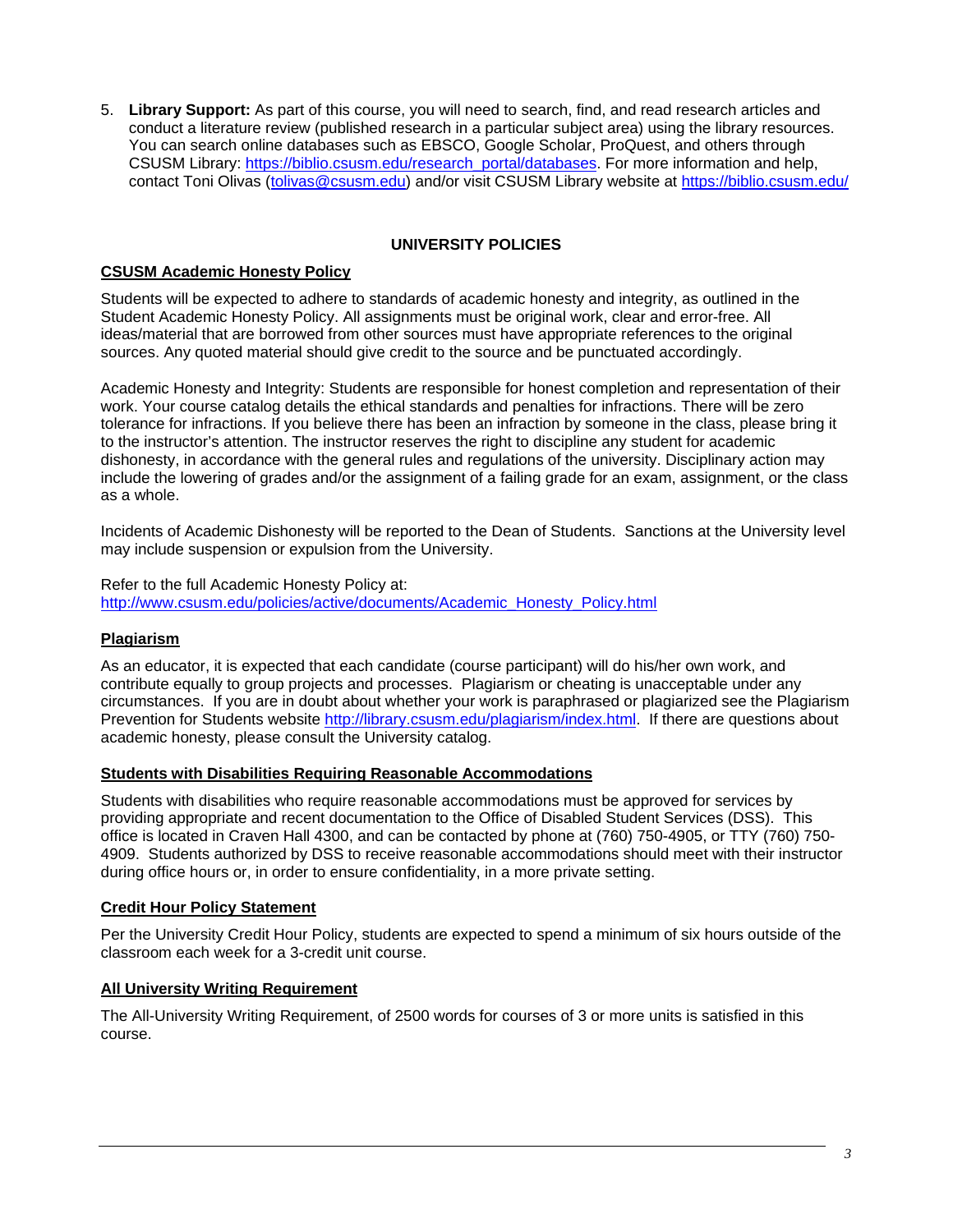# **COURSE EXPECTATIONS**

## **Professional Demeanor**

It is expected that students will conduct themselves as professional adults who show respect to others, bring a positive attitude, and demonstrate productive engagement with people, learning process, and tasks to be completed. Professional demeanor includes, but not limited to, meeting the following expectations:

- 1. All course activities and assignments are completed on time. E-mailing the instructor when you are unable to complete an assignment and need more time. Explaining the reasons for requesting extension, and providing a projected timeline for successful completion of the assignment.
- 2. Approaching problems with a disposition to find solutions rather than feeling helplessness or hopelessness when facing a challenge or difficulty. This requires tolerating ambiguity and moderating frustration and confusion when confronted with difficulties and conflicts of all kind.
- 3. Contributing to and being part of a supportive environment. Working respectfully and productively with peers and the instructor at all times.

## **Electronic Communication**

Electronic correspondence is a part of professional interactions and the primarily means of communication with the instructor in this course. That said, please note that I am not online 24/7. I will respond to your emails within 48 hours. I do not check my e-mails Friday afternoons and on Saturdays.

## **Online Etiquette**

Please keep in mind that e-mail and on-line discussions are a very specific form of communication, with their own nuances and etiquette. For instance, electronic messages sent with no title or greetings, in all upper case (or lower case) letters, major typos, or slang, often communicate more than the sender originally intended. With that said, please be mindful of all e-mail and on-line discussion messages you send to your colleagues, to faculty members in the School of Education, or to persons within the greater educational community. All electronic messages should be crafted with professionalism and care. Things to consider:

- Would I say in person what this electronic message specifically says?
- How could this message be misconstrued?
- Does this message represent my highest self?
- Am I sending this electronic message to avoid a face-to-face conversation?

In addition, if there is ever a concern with an electronic message sent to you, please talk with the author in person in order to correct any confusion. Be aware that messages sent within an online context may be open to misinterpretation. When concerned, meanings should be verified to clarify sender's intent.

# **PARTICIPATION STRUCTURES**

## **Discussion Forums**

Throughout the semester, you will engage in whole group discussions in the form of an online discussion forum. The discussions will draw upon the assigned readings and videos posted on Cougar Courses. Each student will be responsible for answering discussion questions posed by the instructor, and responding to two of their classmates' posts. When participating in online discussion forums, make sure to respond directly to the discussion question, include pertinent information in your response, make reference to ideas previously discussed, and offer critical analysis of a key theme or existing post that deepens or extends the conversation.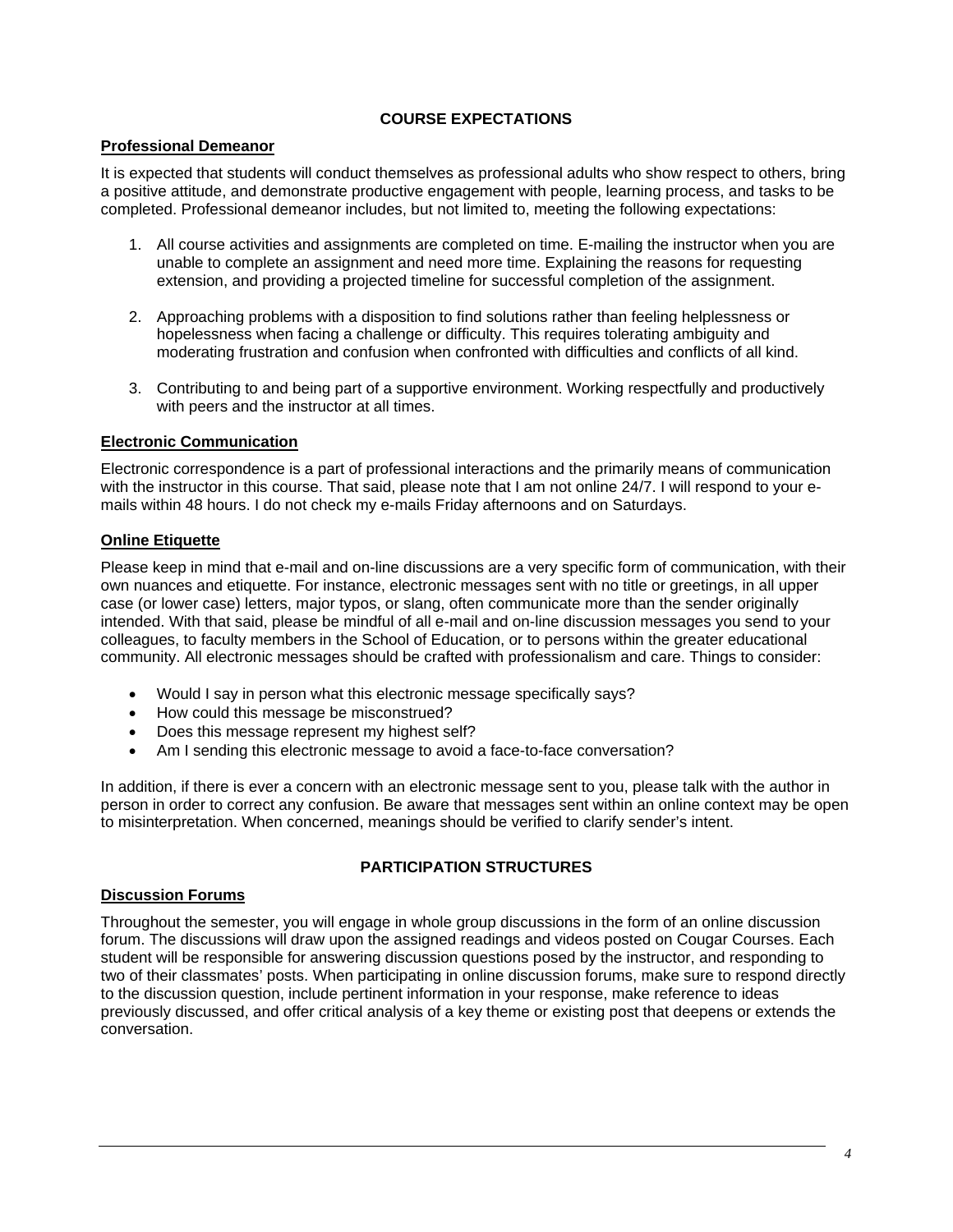#### **Hangouts on Air**

Twice in the semester, students will meet online in groups of 3 or 4 using Google Hangouts on Air instead of participating in an online discussion forum to discuss the assigned readings. Each Google Hangout meetings will last about 45 minutes to 1 hour, and students will be responsible for recording their meeting using Google Hangouts on Air. Students will sign up for reading groups in the beginning of the semester, and will be responsible for arranging the time to meet. During the meetings, students will take on one of the following roles: starter, facilitator, skeptic, and summarizer. Students will take a different role in each meeting.

## **COURSE ASSIGNMENTS**

## **1. PLAY & SHARE**

An important part of understanding the educational potential of video games is to play a lot of games and deconstruct them through the lens of learning theories and what we know from research on teaching and learning. Throughout the course, you will select a video game, spend approximately six to eight hours per module playing the game, and write a blog post analyzing the game using the learning principles identified by James Paul Gee. You will play a total of four video games and write a thoughtful and analytic blog post for each. You will be provided with a list of games to choose from in Cougar Courses.

#### **2. INSTRUCTIONAL UNIT AROUND VIDEO GAMES**

Students will design an instructional unit (a learning activity) around a video game of their choice. Students must describe the learning objectives of the designed activity, the rationale for the selection of the video game, how the video game will support teaching and learning, and how learning will be assessed. The instructional unit can span from 45 minutes to several hours/days depending on the topic covered.

## **3. DESIGN A GAME**

In addition to playing games, you will also learn about and actually design a video game to develop a better understanding of how video games support teaching and learning. Designing video games has been used as a motivational context to increase students' interest and participation in Science, Technology, Engineering, Math (STEM) fields, in particular, engaging underrepresented groups (minorities, low-SES, ad girls) in coding and programming. Each student will be provided with a username for Gamestar Mechanic—a game design platform that does not require programming. Students will publish their video games in Gamestar Mechanic, and submit a short reflection paper comparing the educational affordances of playing video games and designing them.

## **4. OP-ED ARTICLE**

For your final project, you will write an op-ed article about the educational benefits or potential of video games that can be published in a newspaper or journal. Your article must be at least 1500 words excluding the references. Your article must cite at least three papers/articles we read in class and at least four new papers/articles you find through searching CSUSM Articles and Databases.

**NOTE:** More information about the assignments will be provided in Cougar Courses.

## **GRADING**

It is expected that work will be turned in on time and course expectations will be met. Please discuss individual issues with the instructor promptly if extraordinary circumstances prohibit you from turning in assignments on time or participate in course activities. Points will be deducted if assignments are submitted late (10% penalty per day late). No credit will be awarded if the assignment is 1 week late. **No credit will be awarded if you miss the deadline for posting on discussion boards and/or participating in scheduled hangout meetings**. Students who wish to revise an assignment must negotiate the requirements of the revision with the instructor. You are responsible for tracking your grades and progress in the course by logging in Cougar Course.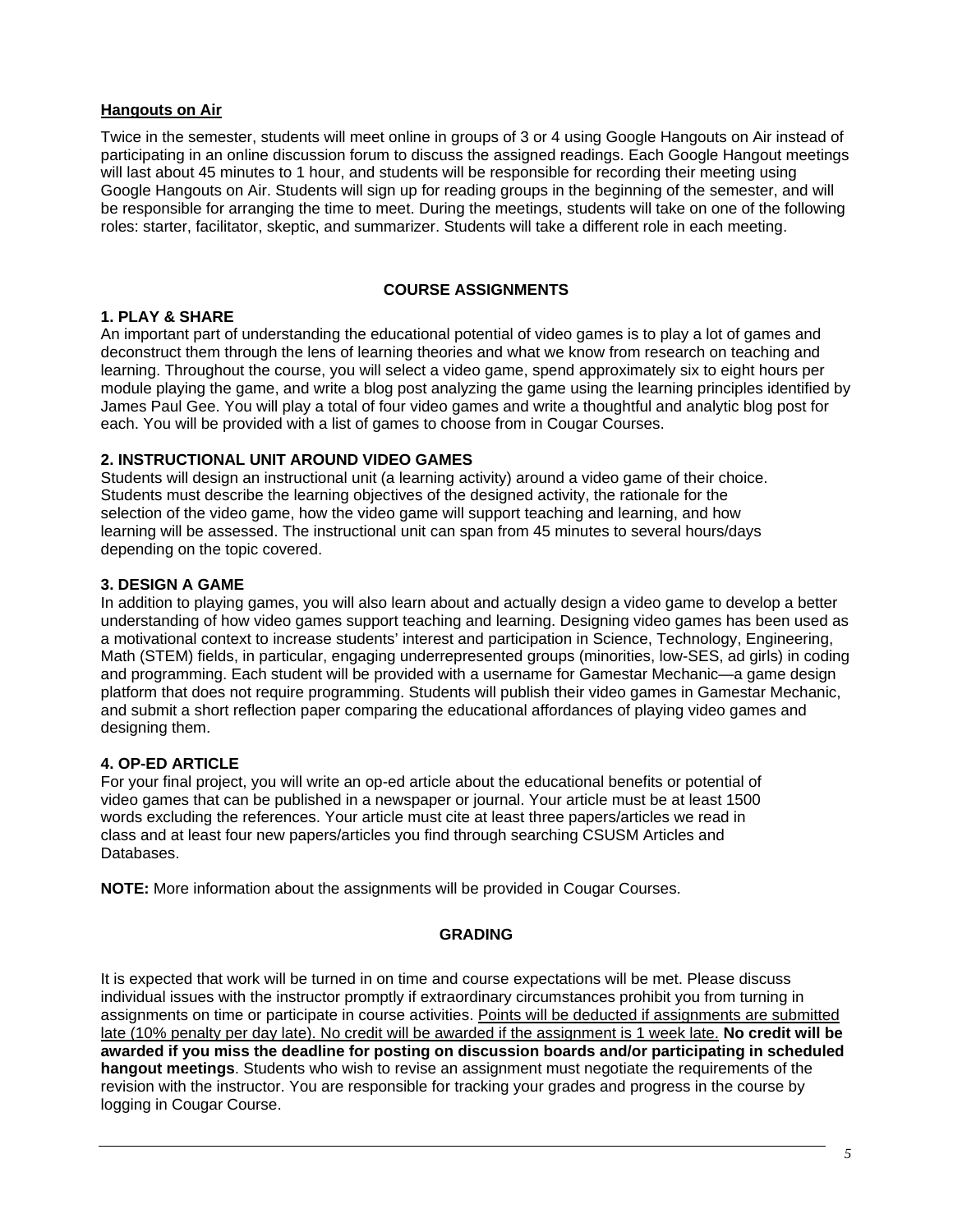| $94 - 100$ A  | $90 - 93$ A- |
|---------------|--------------|
| $87 - 89 B +$ | $84 - 86 B$  |
| $80 - 83 B$   | $77 - 79$ C+ |
| $74 - 76$ C   | $70 - 73$ C- |
| $60 - 69$ D   | Below 60 F   |

| <b>Assignments</b>                    | <b>Points</b> |
|---------------------------------------|---------------|
| <b>Play &amp; Share</b>               | 240 points    |
| Each blog post 60 points x 4          |               |
| <b>Instructional Unit</b>             | 160 points    |
| <b>Designing a Game</b>               | 160 points    |
| Game: 80 points                       |               |
| Reflection: 80 points                 |               |
| <b>Final Project:</b>                 | 190 points    |
| Paper Draft: 40 points                |               |
| Peer Review: 25 points per review x   |               |
|                                       |               |
| Final Submission: 100 points          |               |
| <b>Participation Structures</b>       | <b>Points</b> |
| <b>Discussion Forums:</b>             | 200 points    |
| Initial Post: 20 points               |               |
| 2 Peer Post: 10 points per peer post  |               |
| x <sub>2</sub>                        |               |
| 40 points per discussion forum x 5    |               |
| <b>Google Hangout on Air Meeting:</b> | 120 points    |
| 60 points per meeting x 2             |               |
| Total:                                | 1,070 points  |

# **Final Exam Statement**

There will be no final exam.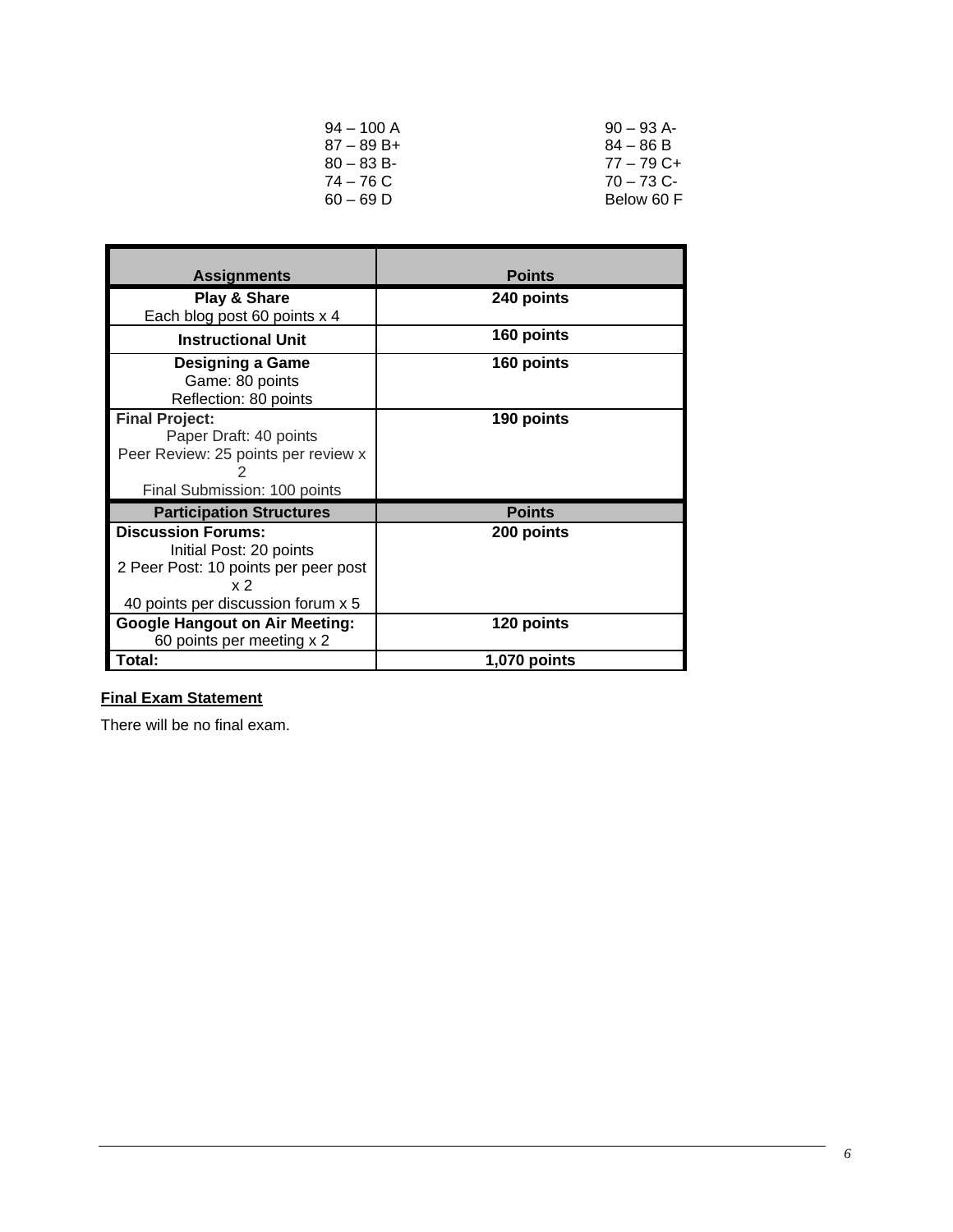# **COURSE SCHEDULE**

Please note that modifications to course activities and readings may occur at the discretion of the instructor. Any changes to assignments and/or structure of the course will be announced via e-mail or posted on the Announcements forum in Cougar Courses. In order to successfully complete this course, *all assignments must be completed* at an acceptable level noted on assignment directions. **All assignments and course activities (including forum posts) are due by 23:55 pm on the due date**.

| <b>Week</b> | <b>Module</b> | <b>Dates</b>                                                                              | <b>Topics</b>                 | Readings, Assignments, & Due Dates                                                                                                                                                                                                                                                                                                                           |
|-------------|---------------|-------------------------------------------------------------------------------------------|-------------------------------|--------------------------------------------------------------------------------------------------------------------------------------------------------------------------------------------------------------------------------------------------------------------------------------------------------------------------------------------------------------|
| 1 & 2       | $\bf{0}$      | Monday,<br>August 29 <sup>th</sup><br>through<br>Sunday,<br>September<br>11 <sup>th</sup> | Introduction to<br>the Course | Reading(s):<br>Gee (2006)<br>$\bullet$<br><b>Forum Post: Introduce Yourself</b><br><b>Sunday, September 4:</b><br><b>Initial Post Due</b><br><b>Wednesday, September 7:</b><br>2 Peer Responses Due<br><b>Task to be Completed:</b><br><b>Enter Contact Information</b><br>Due Thursday, September 8                                                         |
|             |               |                                                                                           |                               | <b>Reading Quiz</b><br>Due Sunday, September 11                                                                                                                                                                                                                                                                                                              |
| 3 & 4       | 1             | Monday,<br>September<br>$12th$ through<br>Sunday,<br>September<br>25 <sup>th</sup>        | Games as<br><b>Systems</b>    | Reading(s):<br>Squire (2003)<br>Salen & Zimmerman (2004) (pp.49-69)<br><b>Task to be Completed:</b><br>Sign up for Google Hangouts<br>Due Thursday, September 15<br><b>Forum Post:</b><br><b>Sunday, September 18:</b><br><b>Initial Post Due</b><br><b>Wednesday, September 21:</b><br>2 Peer Responses Due<br>Assignment(s): Play and analyze a game using |
|             |               |                                                                                           |                               | Gee's learning principles.<br>Blog Post#1 Due Sunday, September 25                                                                                                                                                                                                                                                                                           |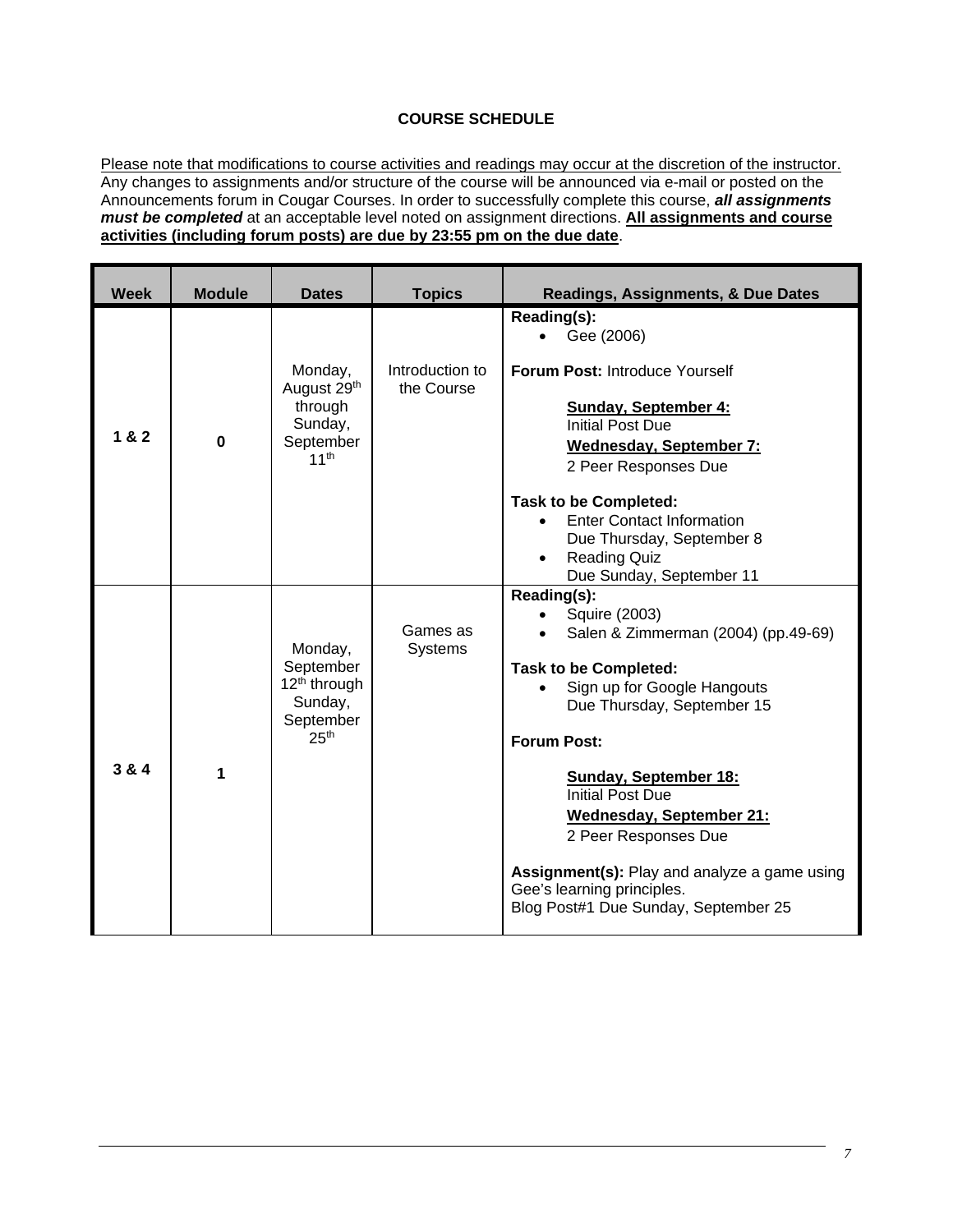| <b>Week</b> | <b>Module</b> | <b>Dates</b>                                                                             | <b>Topics</b>                   | <b>Readings, Assignments, &amp; Due Dates</b>                                                                                                                                                                                                                                                                                                             |
|-------------|---------------|------------------------------------------------------------------------------------------|---------------------------------|-----------------------------------------------------------------------------------------------------------------------------------------------------------------------------------------------------------------------------------------------------------------------------------------------------------------------------------------------------------|
| 5 & 6       | $\mathbf{2}$  | Monday,<br>September<br>26 <sup>th</sup> through<br>Sunday,<br>October 9 <sup>th</sup>   | Games as<br>Narrative           | Reading(s):<br>Gee (2003) Chapter 3 (pp.45-69)<br>$\bullet$<br>Salen & Zimmerman (2004) (pp.379-<br>390)<br><b>Small Group Meeting (Hangout Air)#1</b><br>Held sometime between Thursday, September<br>29 and Monday, October 3<br><b>Assignment(s):</b> Play and analyze a game using<br>Gee's learning principles.<br>Blog Post#2 Due Sunday, October 9 |
| 7 & 8       | 3             | Monday,<br>October<br>10 <sup>th</sup> through<br>Sunday,<br>October<br>23 <sup>rd</sup> | Games as<br>Problem-<br>Solving | Reading(s):<br>Gee (2003), Chapter 5 (pp.113-143)<br>Sanchez & Salina (2008)<br><b>Forum Post:</b><br><b>Sunday, October 16:</b><br><b>Initial Post Due</b><br>Wednesday, October 19:<br>2 Peer Responses Due<br><b>Assignment(s):</b> Play and analyze a game using<br>Gee's learning principles.<br>Blog Post#3 DUE Sunday, October 23                  |
| 9 & 10      | 4             | Monday,<br>October<br>$24th$ through<br>Sunday,<br>November<br>6 <sup>th</sup>           | Games as<br>Collaboration       | Reading(s):<br>Gee (2003), Chapter 7 (pp.179-213)<br>Steinkuehler (2004)<br><b>Forum Post:</b><br>Sunday, October 30:<br>Initial Post Due<br><b>Wednesday, November 2:</b><br>2 Peer Responses Due<br>Assignment(s): Play and analyze a game using<br>Gee's learning principles.<br>Blog Post#4 DUE Sunday, November 6                                    |